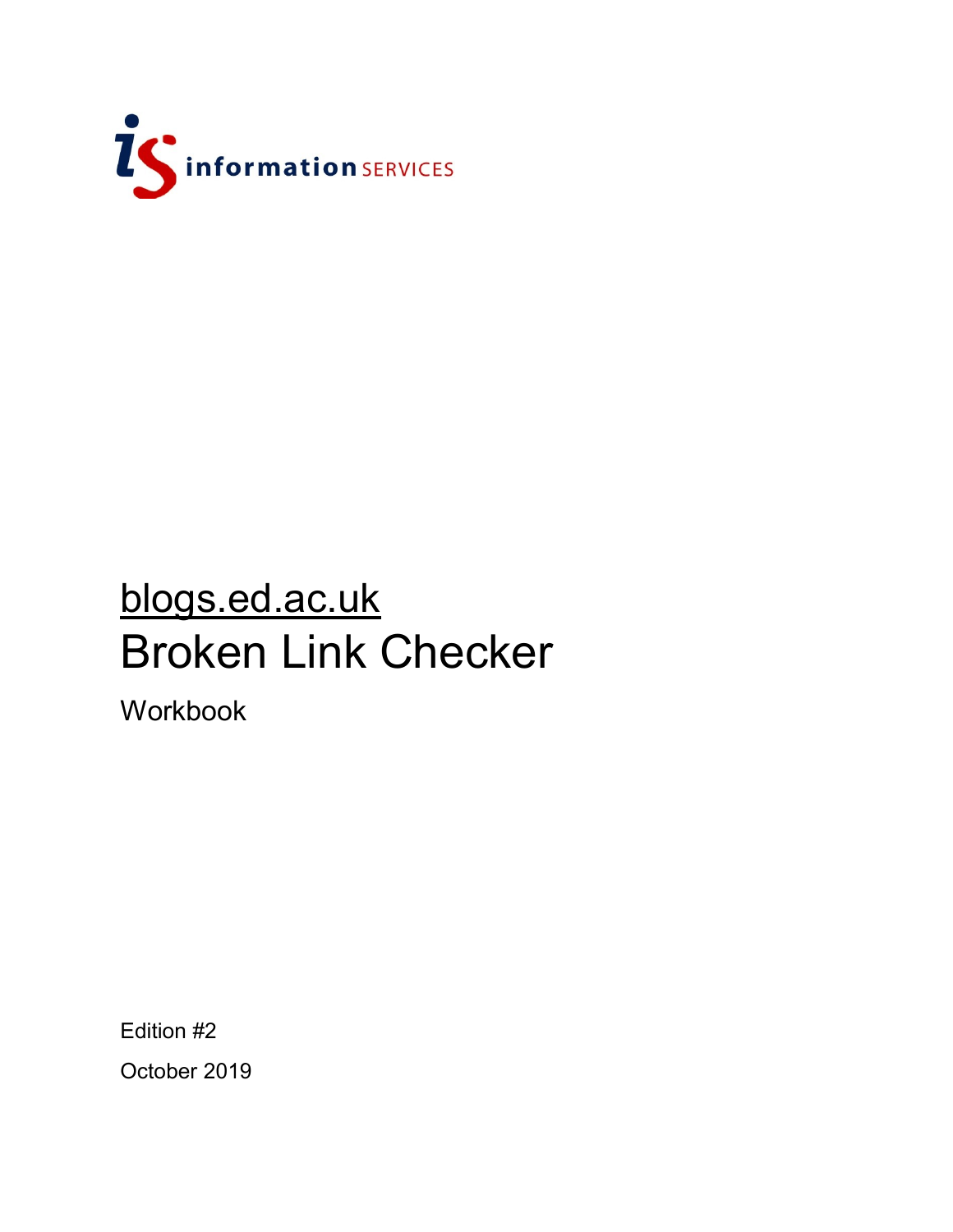## **Contents**

If you require this document in an alternative format, such as large print, please email [is.skills@ed.ac.uk.](mailto:is.skills@ed.ac.uk)

Copyright © IS 2014

Permission is granted to any individual or institution to use, copy or redistribute this document whole or in part, so long as it is not sold for profit and provided that the above copyright notice and this permission notice appear in all copies.

Where any part of this document is included in another document, due acknowledgement is required.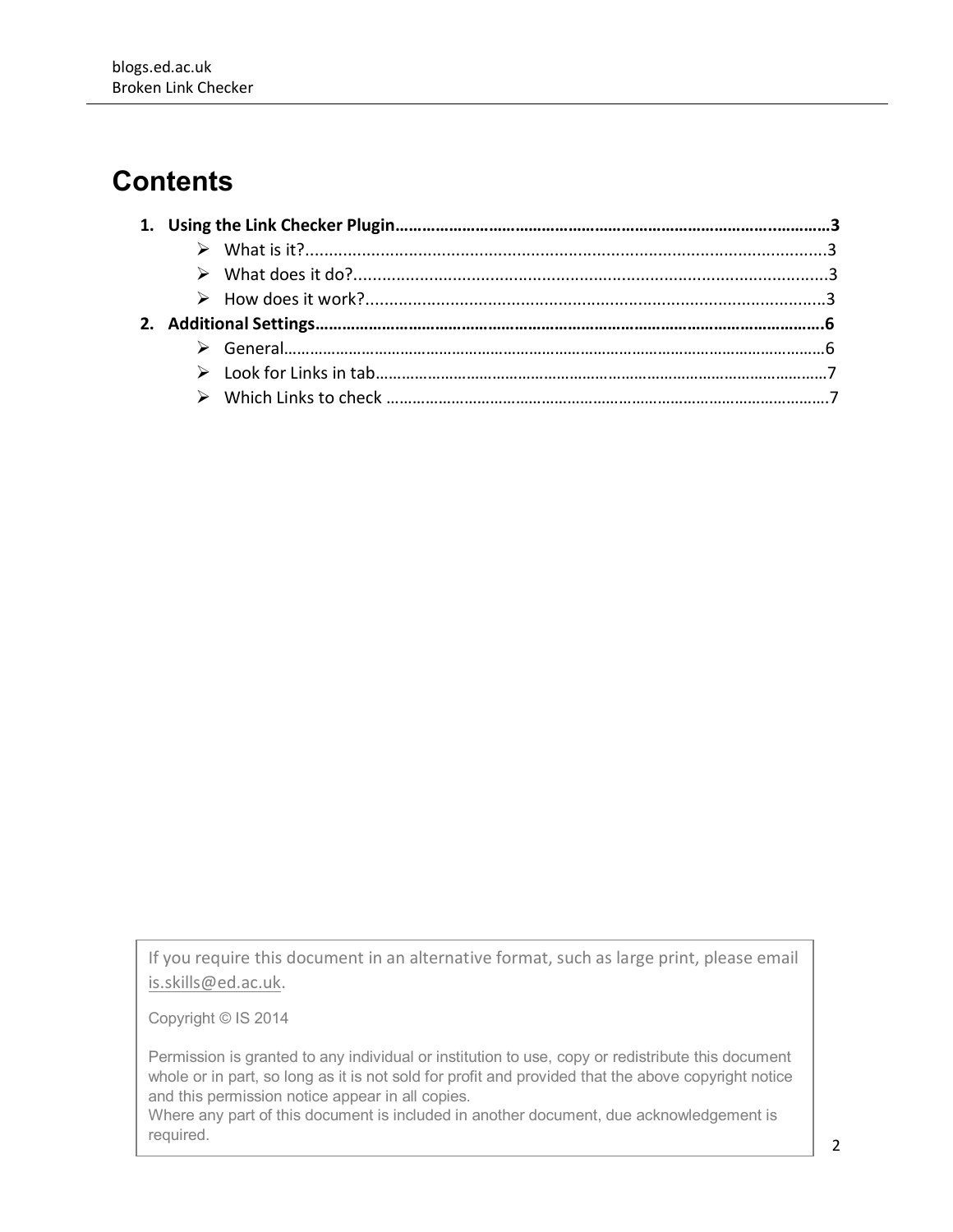## **1.Using the Link Checker Plugin**

## **What is it?**

Broken Link Checker is a plugin that checks your blog site for broken links and informs the site administrator if any exist.

### **What does it do?**

- Monitors links in your posts, pages, comments and any custom fields.
- Detects links that don't work, missing images and redirects.
- Notifies you via the Dashboard or by email.

Once installed, the plugin will begin parsing your posts, bookmarks and other content looking for links. Depending on the size of your site this can take from a few minutes to up to an hour or more. When parsing is complete, the plugin will start checking each link to see if it works. Again, how long this takes depends on how big your site is and how many links there are.

#### **How does it work?**

Once the plugin is activated, a new 'Link Checker' section should appear in your WordPress admin menu under 'Settings.' This is used to check links, set-up configuration options, and tweak various link checking options.



The broken link plugin is ready to go straight after activation and you won't necessarily have to alter any of the settings for it to function (a more detailed overview of the administrator interface is given below).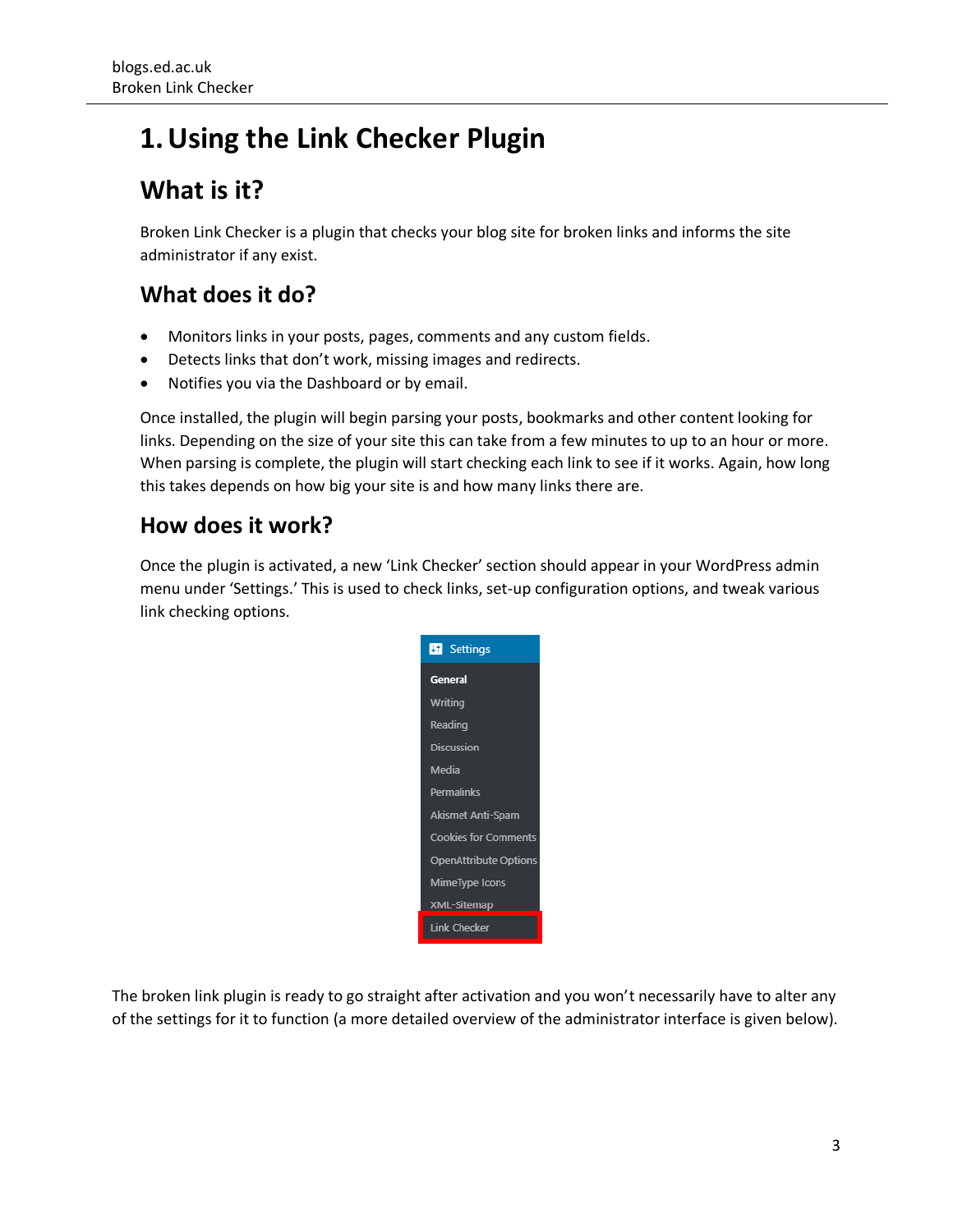**The broken links, if any are found, will show up in several areas on WordPress:** 

**1) Tools > Broken Links**



**2) A notification will appear in the 'Broken Link Checker' widget on the Dashboard:**



**3) A Status will be shown in the Settings > Link Checker homepage:** 



**4) By default you will also receive an email notification when a new link is detected:** 



Broken Link Checker has detected 1 new broken link on your site.

Here's a list of the new broken links:

Link text : http://www.gooogle.cooom Link URL : http://www.gooogle.cooom Source : My First Post

You can see all broken links here: https://blogs.ed.ac.uk/bloggingintern/wp-admin/tools.php?page=view-broken-links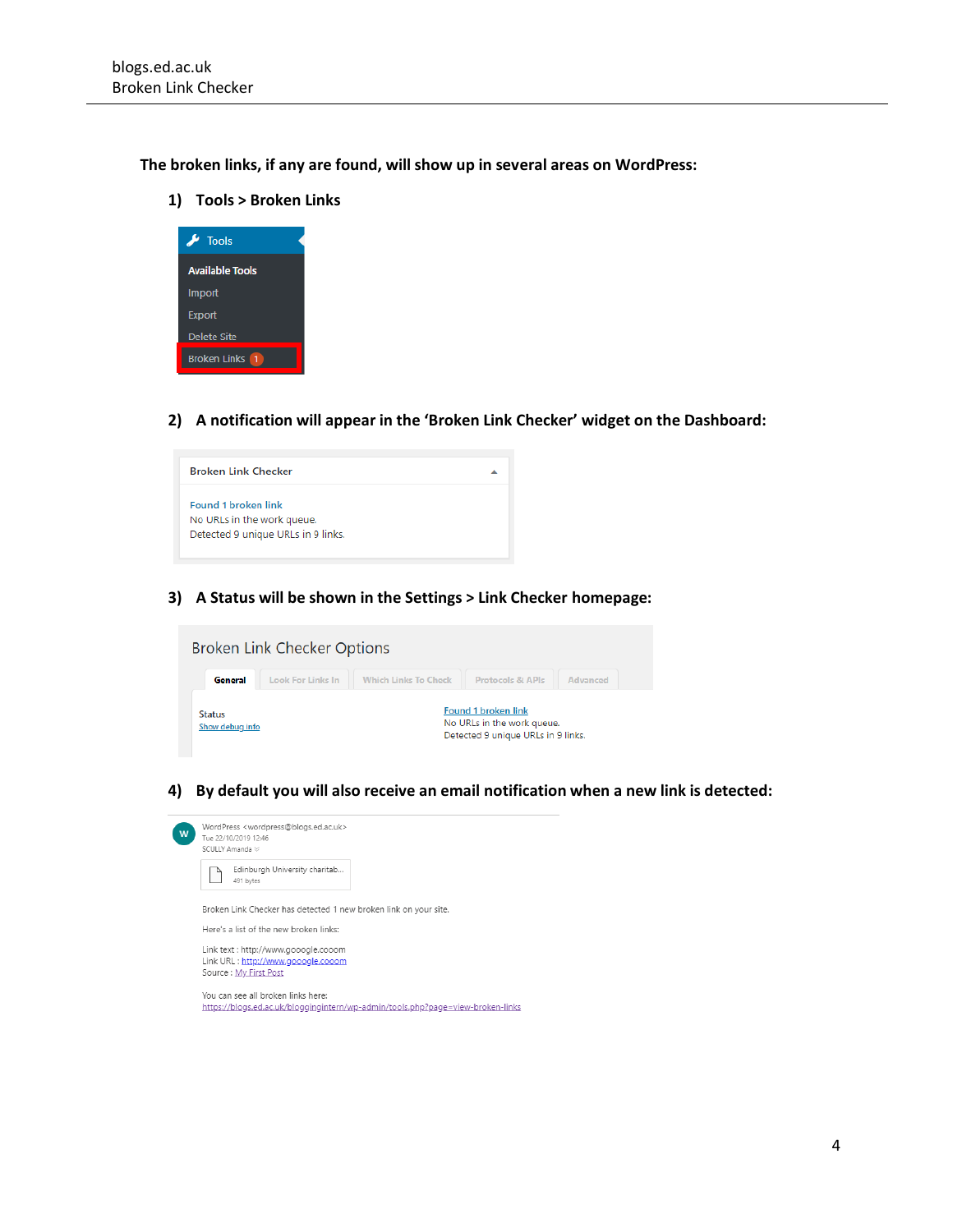In all cases, clicking on 'Found X broken link(s)' or the 'Broken Links' section will give an overview of all broken link URLs that the plugin has found during the parsing process. From here you can now review and repair any problems.

| Broken Links (1)                                                               |                                    |                          |  |  |  |
|--------------------------------------------------------------------------------|------------------------------------|--------------------------|--|--|--|
| All (9)   Broken (1)   Warnings (0)   Redirects (4)   Dismissed (0)            |                                    |                          |  |  |  |
| <b>Bulk Actions</b><br>Apply<br>▼                                              |                                    |                          |  |  |  |
| URL                                                                            | <b>Status</b>                      | <b>Link Text</b>         |  |  |  |
| http://www.gooogle.cooom<br>Edit URL   Unlink   Not broken   Dismiss   Recheck | <b>Server Not Found</b><br>Details | http://www.gooogle.cooom |  |  |  |
| <b>Bulk Actions</b><br>Apply<br>▼                                              |                                    |                          |  |  |  |

- **Edit URL** Change the URL of the link. If the link is present in more than one place (ex. on two posts), all occurrences of that URL will be changed.
- **Unlink** Removes the link but leaves the link text intact
- **Not broken** Manually mark a 'broken' link as working. Useful if you are sure it works the link may have been incorrectly detected (a possible network glitch or a bug). This marked link will still be checked periodically, but the plugin will not consider it broken unless it gets a new result when parsing.
- **Dismiss** Hides the link from the 'broken links' and 'redirects' view. It will still be checked as normal and will be assigned the broken link style (a strikethrough) but it won't be reported again unless the status has changed. Useful if you want to acknowledge a link as broken or redirected.
- **Recheck** Parses the link again to check if it works
- **Details** Additional statistics including last checked, response time, instance and failure count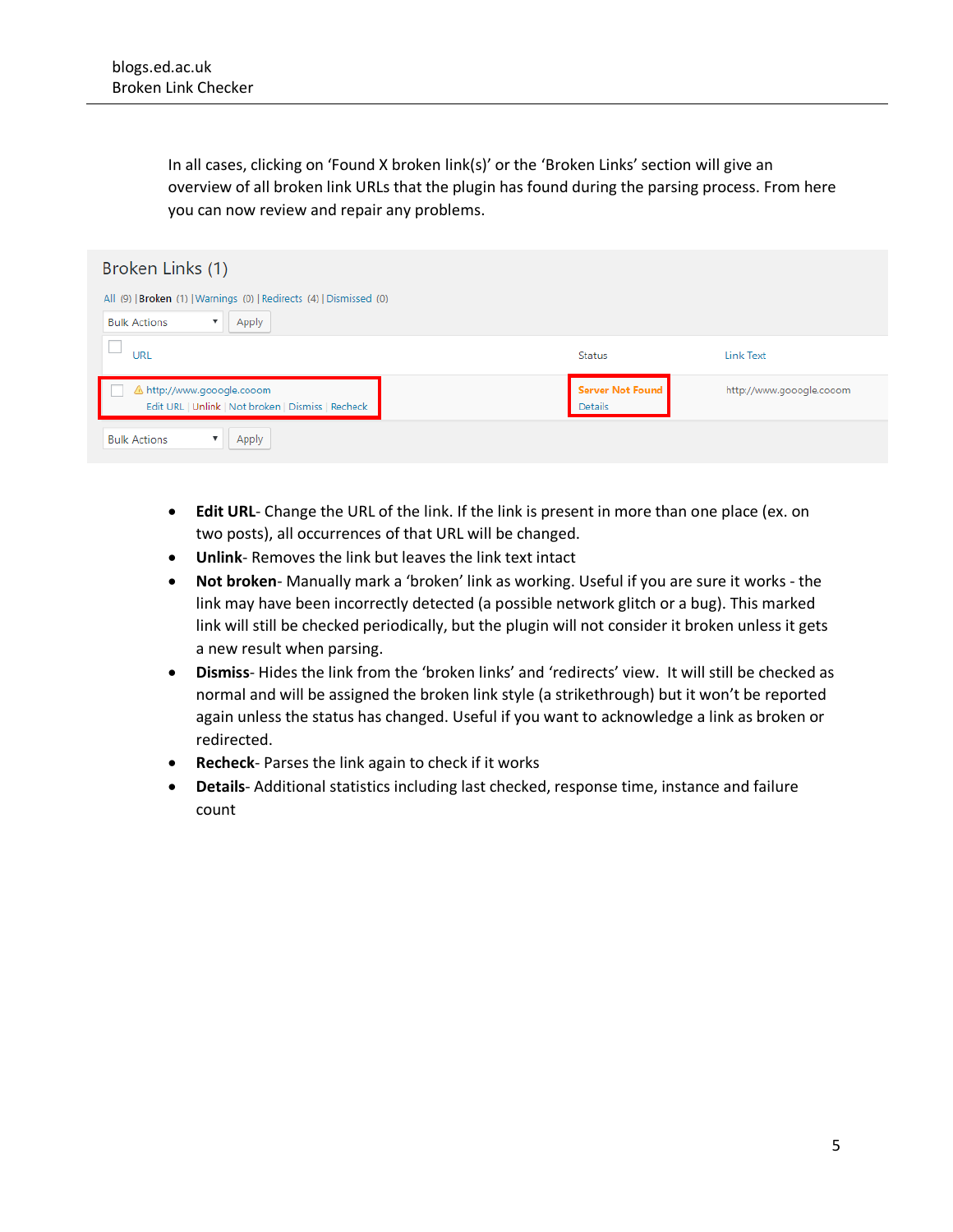## **2.Additional Settings**

If you feel like you need to change any of the plugin parameters, there are additional plugin settings located on the Settings > Link Checker page. The first three tabs are the most useful as they cover the basic settings. Whilst Protocols & API's and Advanced configurations are also possible, they will not be covered in the scope of this document.

| <b>Broken Link Checker Options</b>                                 |                                                                                                                                                                                                                                                     |
|--------------------------------------------------------------------|-----------------------------------------------------------------------------------------------------------------------------------------------------------------------------------------------------------------------------------------------------|
| <b>Look For Links In</b><br><b>Which Links To Check</b><br>General | Protocols & APIs<br>Advanced                                                                                                                                                                                                                        |
| <b>Status</b><br>Show debug info                                   | <b>Found 1 broken link</b><br>No URLs in the work queue.<br>Detected 9 unique URLs in 9 links.                                                                                                                                                      |
| Check each link                                                    | Every 72<br>hours<br>Existing links will be checked this often. New links will usually be checked ASAP.                                                                                                                                             |
| <b>E-mail notifications</b>                                        | Send me e-mail notifications about newly detected broken links<br>Send authors e-mail notifications about broken links in their posts                                                                                                               |
| Notification e-mail address                                        | Leave empty to use the e-mail address specified in Settings $\rightarrow$ General.                                                                                                                                                                  |
| <b>Link tweaks</b>                                                 | √ Apply custom formatting to broken links   Edit CSS<br>Apply custom formatting to removed links   Edit CSS<br>Stop search engines from following broken links<br>These settings only apply to the content of posts, not comments or custom fields. |
| <b>Suggestions</b>                                                 | √ Suggest alternatives to broken links                                                                                                                                                                                                              |
| <b>Warnings</b>                                                    | Show uncertain or minor problems as "warnings" instead of "broken"<br>Turning off this option will make the plugin report all problems as broken links.                                                                                             |
| <b>Save Changes</b>                                                |                                                                                                                                                                                                                                                     |

#### **General**

- 1) Status Displays any broken URLs
- 2) Check each link Decide how often links will be checked
- 3) E-mail notifications Enable or disable email notifications for broken links
- 4) Edit notification e-mail address

5) Link tweaks- Apply CSS to broken links (by default broken links are given the strikethrough format)

- 6) Enable or disable alternative link suggestions
- 7) Enable or disable minor warnings

The above settings are the default plugin settings, but you can change these to suit your own needs.